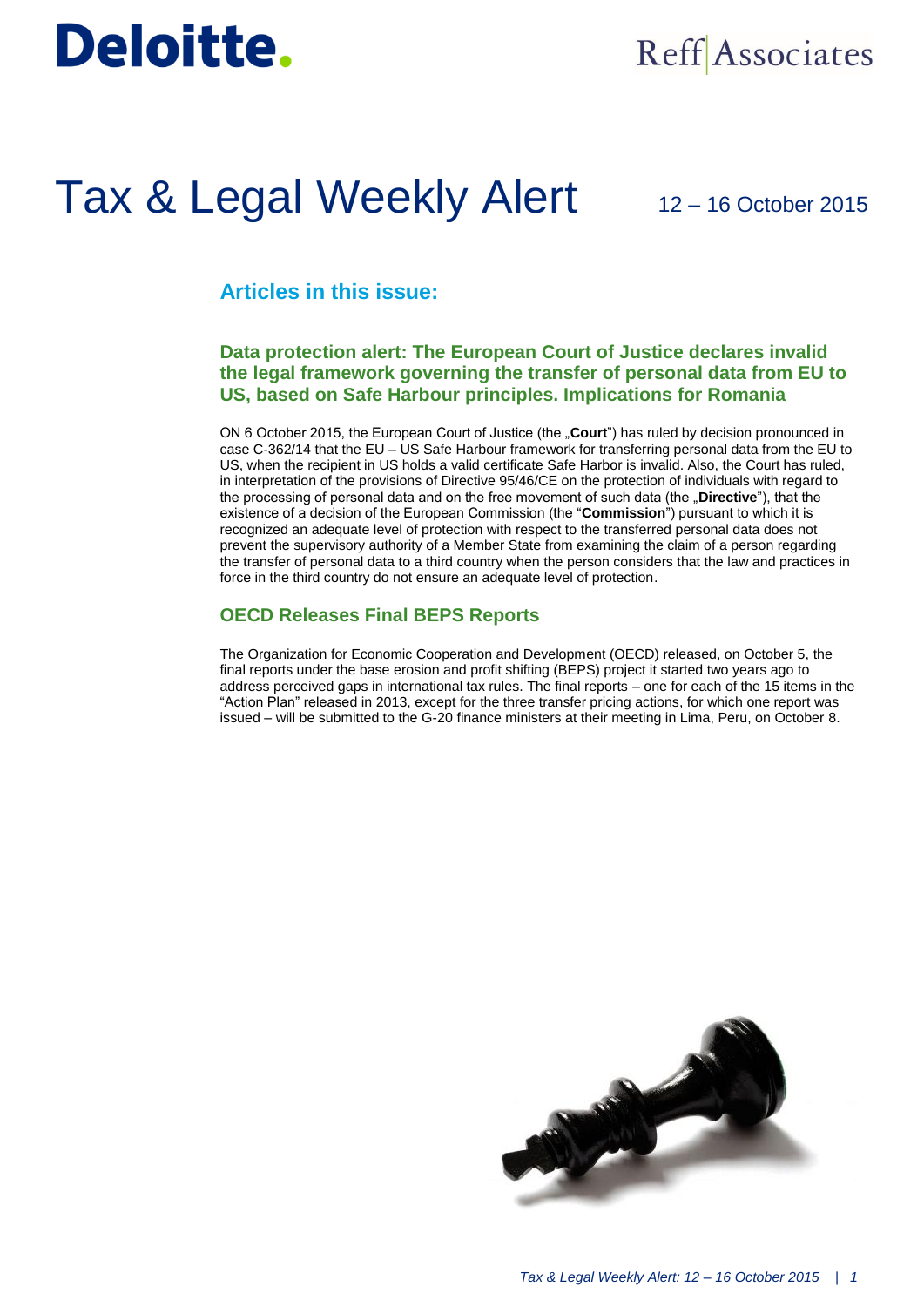#### **Data protection alert: The European Court of Justice declares invalid the legal framework governing the transfer of personal data from EU to US, based on Safe Harbour principles. Implications for Romania**

#### **Short presentation of the case**

Maximillian Schrems, an Austrian Facebook user since 2008, has lodged a complaint to the Irish Data Protection Authority (the "**Authority**") following the statements made by Snowden with respect to the activities of intelligence services of US (in particular the National Security Agency). The Authority has rejected the complaint, on the grounds that under the Safe Harbour scheme, the transfer to US has been declared by the Commission as ensuring an adequate level of protection (i.e. protection equal to EU standards).

The High Court of Ireland, to which the case was then brought, requested the Court to rule with respect to the reasons invoked by the Authority, i.e. whether the existence of a decision issued by the Commission establishing that a third country ensures an adequate level of protection can eliminate or reduce the powers available to a national data protection authority.

#### **The decision of the Court**

Following the decision pronounced on 6 October 2015, the Court established the followings:

- The existence of a decision issued by the Commission through which it is established that a third country ensuring an adequate level of protection to the data transferred cannot annul nor reduce the competencies of the national data protection authorities
- A regulation allowing public authorities generalized access to the content of electronic communications violates the fundamental right of privacy
- The Commission did not have the competence to restrain the attributions of the national data protection authorities
- The Commission Decision 520/2000 establishing an adequate level of protection to transfer of personal data from EU to US, when the data controller has adhered to the Safe Harbour principles is invalid

Also, the decision of the Court **does not** provide any grace period or transitory period.

#### **Consequences: revising the strategy of personal data transfer to US, based on Safe Harbor principles**

The direct consequence of the Court's decision is that the Authority will have to examine the complaint of Mr. Maximilian Schrems, following to decide whether, pursuant to the Directive, the transfer of the data of Facebook's European subscribers to US should be suspended on the ground that the country does not afford an adequate level of protection of personal data.

A much wider consequence of the Court's decision is that the legal frameworks for transfers of personal data between the EU and the US, when the recipient holds a valid Safe Harbour certificate, have been declared invalid. Practically, for such situations, the personal data transfers will need to observe the applicable rules in case of any transfer to a data importer situated in a state which does not ensure an adequate level of protection, respectively based on a contract with standard clauses concluded between the data exporter and the data importer or based on the binding corporate rules.

#### **Implications regarding Romania**

In Romania, the supervisory authority in the data protection field is the Data Protection Authority (the "**DPA**").

In the context of the Court's decision, we consider that the DPA should reanalyse the transfers of personal data to assess whether the level of data protection is an adequate one, even in the absence of the Safe Harbour certification. Should the DPA assess that the protection level provided by the country of destination is not satisfactory, it can impose the prohibition of the data transfer. Also, in such case, the Romanian data controller can identify alternative options for authorizing the transfer, respectively:

- Presenting sufficient guarantees with respect to the protection of fundamental rights of the data subjects, by a contract concluded with the data importer. In such case, depending on the quality of the data importer (data controller/data processor), the standard contractual clauses of the Commission decision shall be observed, i.e. standard contractual clauses regulated the data transfer from a data controller in Romania to another data controller established in a state where the legislation does not provide an adequate level of protection at least equal with the one provided by Romanian law or, as the case may be, the standard contractual clauses regulating the transfer of data from a Romanian data controller to a data processor established in a state where the legislation does not provide an adequate level of protection at least equal with the one provided by Romanian law.
- Authorizing the transfer based on the binding corporate rules.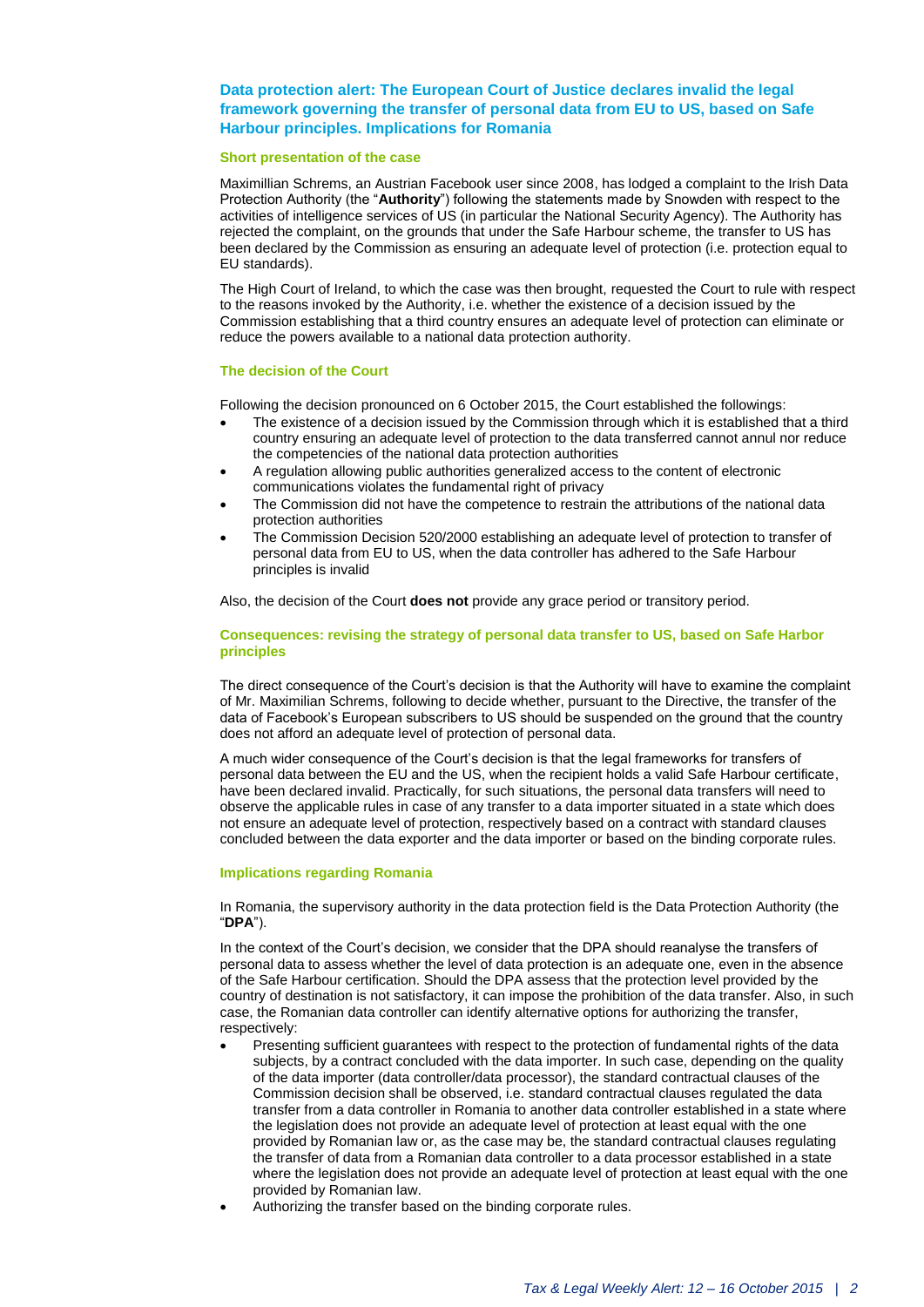Obtaining the express consent of the data subjects. The Consent should explicit and provided in such manner to be considered valid. Also, it is recommendable that the data controllers and their representatives keep proof of the consent collected from the data subjects for any possible claims or investigations from the DPA.

**For further questions regarding the aspects mentioned in this alert, please contact us.**

#### **[Andrei Burz-Pinzaru](mailto:aburzpinzaru@reff-associates.ro)**

Partner, Reff & Associates +40 (21) 2075 205

**[Maria-Silvia Axinescu](mailto:maxinescu@reff-associates.ro)** Attorney at Law, Reff & Associates +40 (21) 2075 428

For further information please contact us at: [Romania@deloittece.com](mailto:Romania@deloittece.com) or visit the web page [www.deloitte.com/ro/tax-alerts](http://www2.deloitte.com/ro/ro/pages/tax/articles/tax-legal-weekly-alerts-2015.html)

#### **OECD Releases Final BEPS Reports**

#### **Key Transfer Pricing Concepts in Final Reports**

The final transfer pricing reports provide guidance on a multitude of transfer pricing topics. Some of the salient features include the following:

#### **Global transfer pricing documentation and country-by-country reporting**

As expected, the OECD did not introduce any new guidance in the global documentation and CbC final report, which is simply a compilation of previously released deliverables.

#### **Role of contracts**

The contractual arrangements between the parties is the starting place for the proper understanding of a transaction. However, written contracts are unlikely to provide all the information necessary to perform a transfer pricing analysis. Therefore, the parties' actual conduct should be used to clarify or supplement the terms of the contract, or replace the contract if the contract is not supported by the conduct of the parties.

#### **Risk**

To contractually assume risk, a party must exercise control over the risk and have the financial capacity to assume the risk.

Although there is no bright line test to determine control over risk, the factors considered include: (1) performance of the decision to take risks; (2) the performance of responding to risks associated with the business opportunity; and (3) performance of risk mitigation activities.

The guidance permits day-to-day risk mitigation activity to be outsourced as long as the party outsourcing the risk mitigation activity exercises control over the party doing the day-to-day risk mitigating activity.

The guidance provides a six-step process to determine the entity incurring risk.

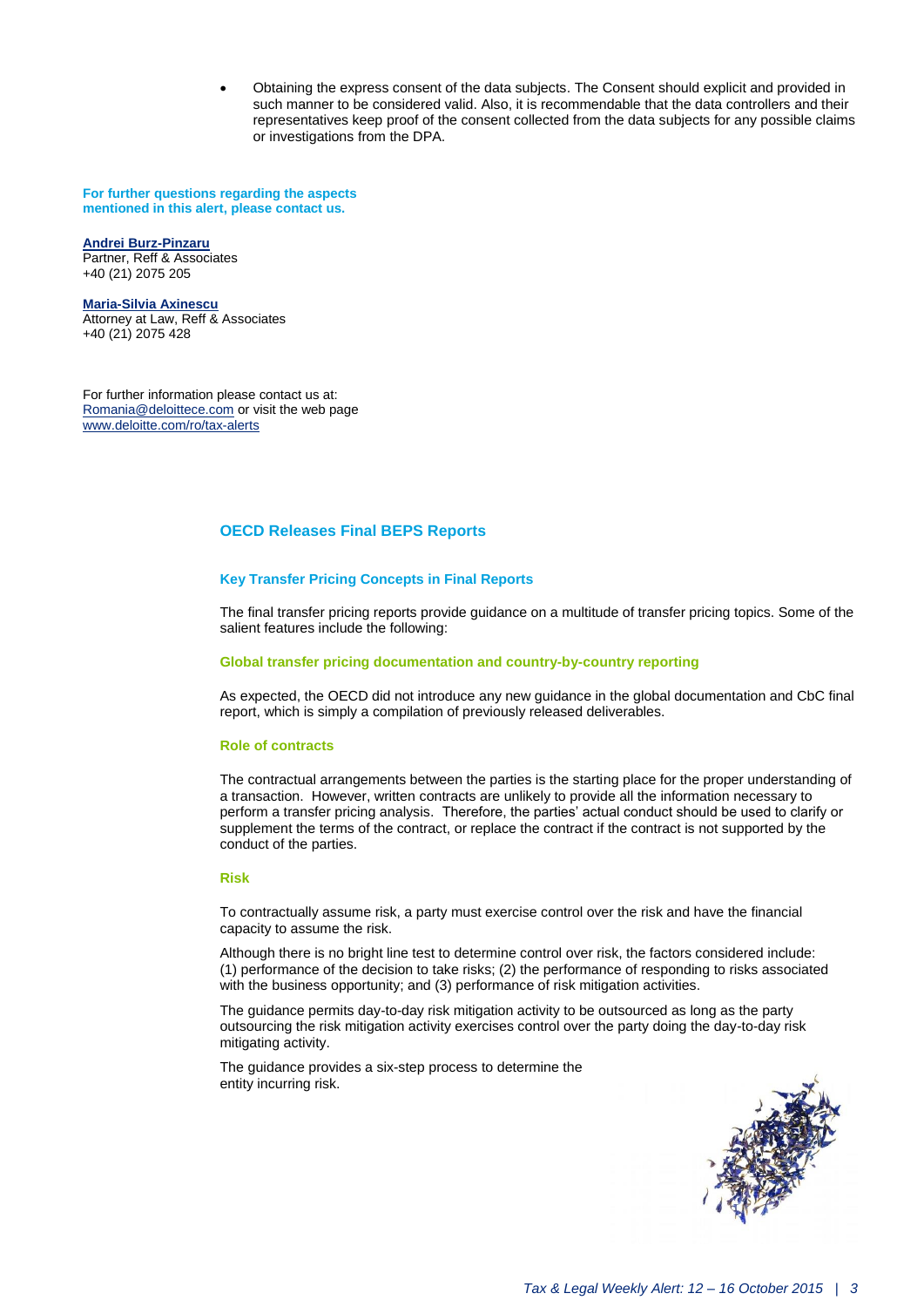#### **Intangibles**

The final report retains the 2014 guidance on categories of intangibles, transfer pricing methods, and important functions related to the development, enhancement, maintenance, protection, and exploitation of intangibles (the DEMPE functions).

To be entitled to intangible returns associated with the DEMPE functions, the final report incorporates the control and funding requirements from the deliverable on risk, discussed above. The guidance states that the entity entitled to the profit or loss between projected and actual outcomes will be the entity exercising the control functions over the risks that caused the difference.

#### **Funding and cash boxes**

An entity that does not control the financial risks associated with its funding will be entitled only to a risk-free return. An entity that does control the financial risks associated with the DEMPE functions will be entitled to a risk-adjusted return.

#### **Recharacterization**

If a transaction lacks the commercial rationality of an arrangement that would have been agreed between unrelated parties, the guidance permits the non-recognition of the transaction. The fact that a transaction is not observed between unrelated parties is not sufficient grounds for not recognizing the transaction.

#### **Hard-to-value intangibles**

If the taxpayer cannot demonstrate that its pricing is based on a thorough analysis, the ex post outcome will be used as a presumptive evidence of the appropriateness of ex ante pricing arrangements.

The OECD includes several exemptions to this rule based on unforeseeable events and adopts a fiveyear look-back rule with a 20 percent tolerance. They also allow taxpayers to bypass the provisions of this section by disclosing the underlying ex ante and ex post data and explaining why the variance was not anticipated.

#### **Cost contribution arrangements**

The final report updates the CCA guidance to conform to the changes on contracts, risk, and intangibles discussed above. The guidance retains the requirement that ongoing contributions be valued at value rather cost unless the parties value the opportunity cost of the upfront commitment to contribute resources to the CCA.

#### **Low-value-adding intragroup services**

To qualify for the safe harbor on low-value-adding intragroup services, taxpayers must document the cost pool and choose appropriate allocation keys.

If the level of low-value-adding intragroup service fees exceeds a threshold determined by an individual country, tax administrations are able to require a full functional analysis and comparability analysis including the application of the benefits test to specific service charges.

#### **Dispute resolution**

Twenty nations—Australia, Austria, Belgium, Canada, France, Germany, Ireland, Italy, Japan, Luxembourg, the Netherlands, New Zealand, Norway, Poland, Slovenia, Spain, Sweden, Switzerland, the U.K. and the U.S.—have committed to provide for mandatory binding MAP arbitration in their bilateral tax treaties as a mechanism to guarantee that treaty-related disputes will be resolved within a specified time frame. Other countries have agreed to minimum standards and a peer review monitoring system.

#### **Profit splits**

Final guidance on profit splits has been postponed until 2016 and 2017.